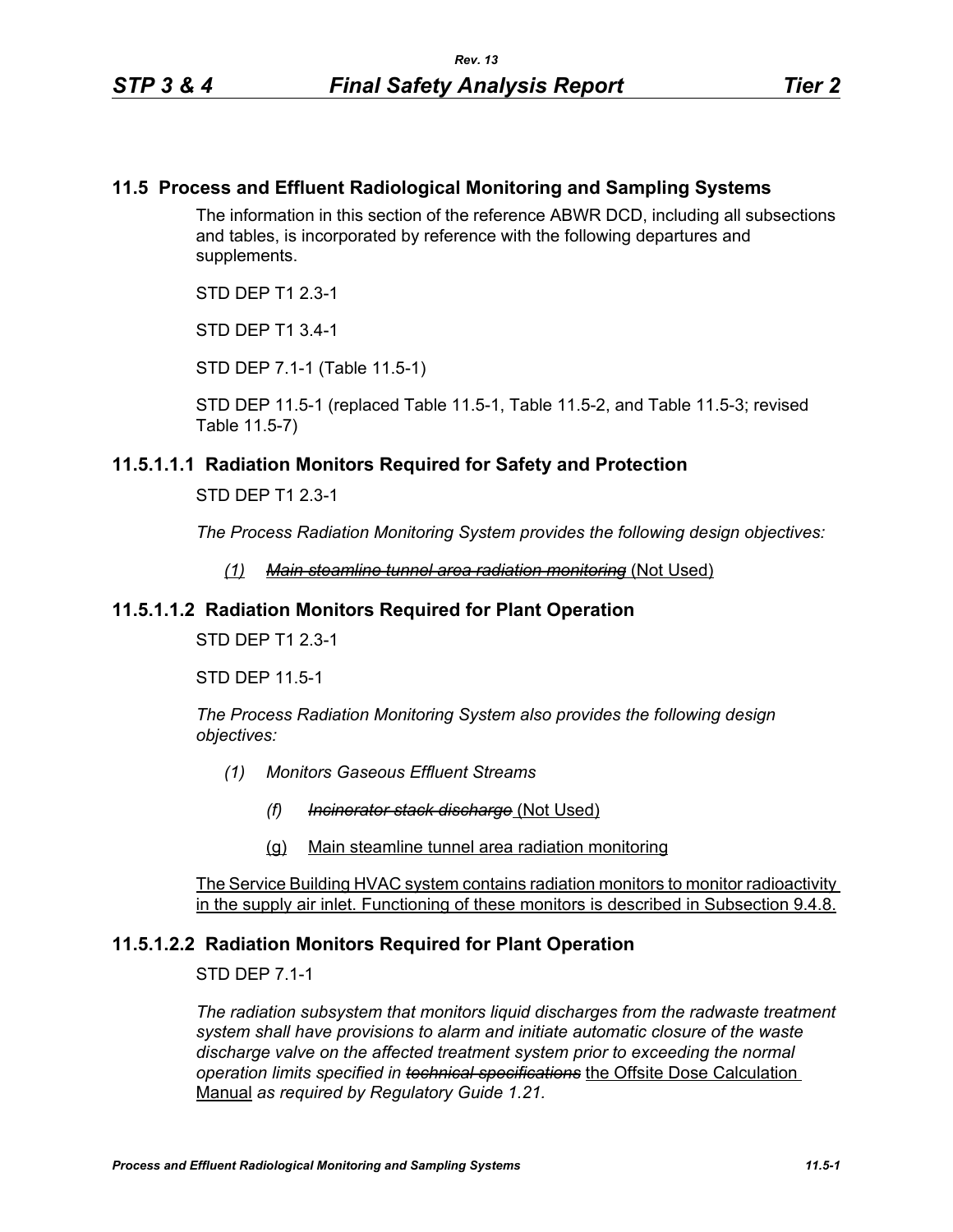# **11.5.2.1.1 Main Steamline (MSL) Radiation Monitoring**

STD DEP T1 2.3-1

This departure changes Main Steamline Radiation Monitors from safety to non-safety. Therefore, this section has been moved to Subsection 11.5.2.2.12.

# <span id="page-1-0"></span>**11.5.2.1.2 Reactor Building HVAC Radiation Monitoring**

STD DEP 11.5-1

*The system consists of four redundant instrument channels. Each channel consists of a digital gamma-sensitive GM detector and a control room radiation monitor. Power is supplied to channels A, B, C, and D monitors from vital 120 VAC Divisions 1, 2, 3 and 4, respectively. A two-pen recorder powered from the 120 VAC instrument bus allows the output of any two channels to be recorded by the use of selection switches.*

*Each radiation monitor has four* three *trip circuits: two upscale one downscale and one inoperative similar to MSL radiation monitors* and one downscale/inoperative.

*A high-high, inoperative or a downscale* downscale/inoperative *trip in the radiation monitor results in a channel trip which is provided to LDS. Any two-out-of-four channel trips will result in the initiation by LDS of the Standby Gas Treatment System (SGTS) and in the isolation of the secondary containment (including closure of the containment purge and vent valves and closure of the Reactor Building ventilating exhaust isolation valves).*

*Each radiation monitor will display the measured radiation level in mGy/h* mSv/h.

# **11.5.2.1.3 Fuel Handling Area Ventilation Exhaust Radiation**

STD DEP 11.5-1

*This subsystem monitors the radiation level in the fuel handling area ventilation exhaust duct. The system consists of four channels which are physically and electrically independent of each other. Each channel consists of a digital gammasensitive GM detector and a control room radiation monitor. Power for channels A, B, C, and D is supplied from the vital 120 VAC Divisions 1, 2, 3 and 4, respectively.*

*Each radiation monitor has four* three *trip circuits: two upscale one downscale and one inoperative similar to the MSL radiation monitors* and one downscale/inoperative. *This subsystem performs the same trip functions as those described in Subsection [11.5.2.1.2](#page-1-0) for the Reactor Building HVAC exhaust radiation monitoring.*

# **11.5.2.1.4 Control Building HVAC Radiation Monitoring**

STD DEP 11.5-1

*The Control Building HVAC Radiation Monitoring Subsystem is provided to detect the radiation level in the normal outdoor air supply, automatically closes the outdoor air intake and the exhaust dampers, and initiates automatically the emergency air filtration*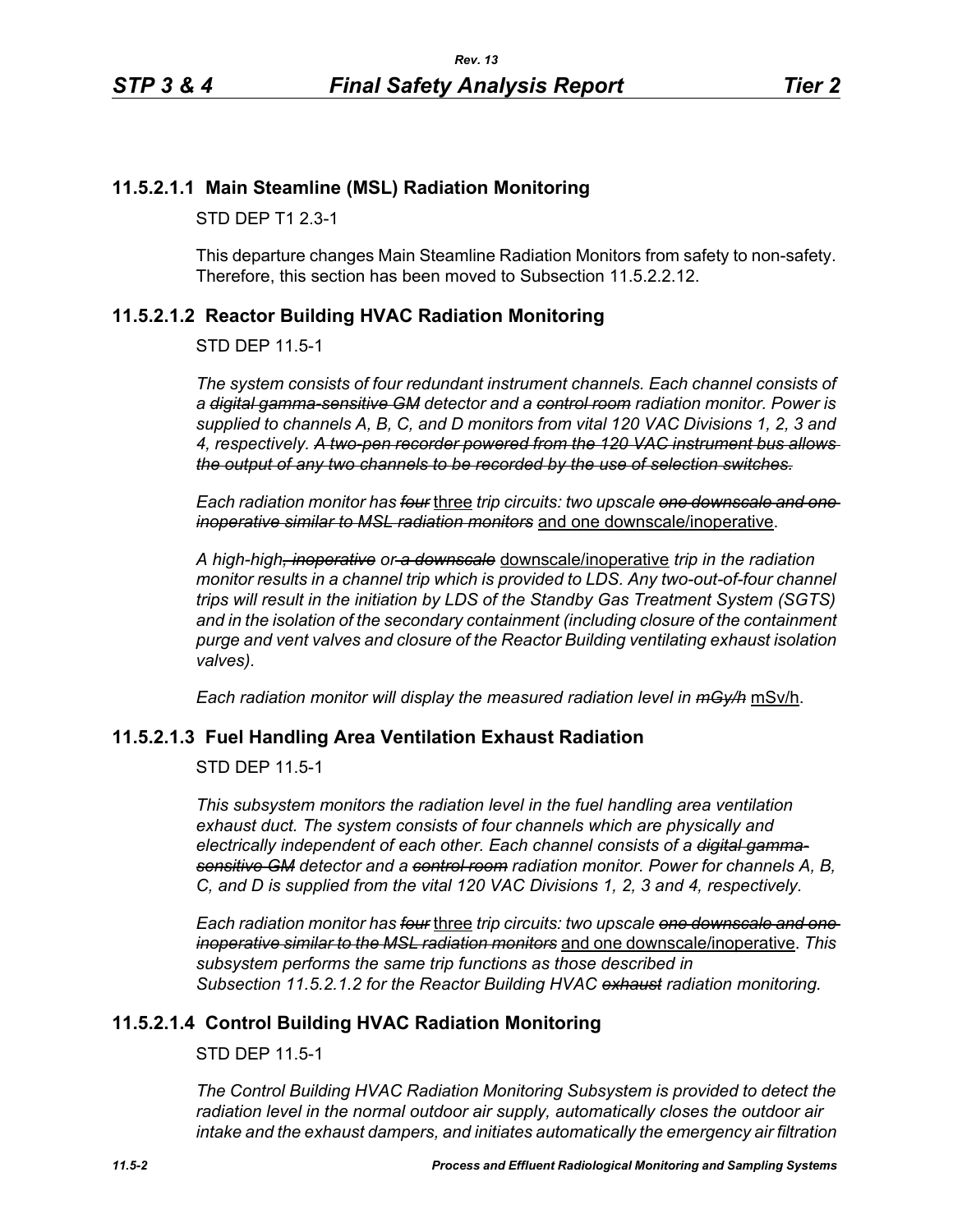*system. The emergency air filtration system fans shall be started and area exhaust fans stopped on high radiation.*

*Each radiation channel consists of a digital gamma-sensitive GM detector and a radiation monitor which is located in the control room.*

*Each radiation monitor has four* three trip circuits: two upscale *one inoperative and one downscale* and one downscale/inoperative. *All trips are displayed on the appropriate radiation monitor and each actuates a control room annunciator.*

## **11.5.2.1.5 Drywell Sumps Discharge Radiation Monitoring**

STD DEP 11.5-1

*This subsystem monitors the radiation level in the liquid waste transferred in the drain line from the drywell LCW and HCW sumps to the Radwaste System. One monitoring channel is provided in each sump drain line. Each channel uses an ionization chamber which* detector *is located on the drain line from the sump just downstream from the outboard isolation valve. The output from each sensor* detector *is fed to a radiation monitor in the control room for display, recording and annunciation.*

## **11.5.2.2.1 Offgas Pre-Treatment Radiation Monitoring**

STD DEP 11.5-1

*A continuous sample is extracted from the offgas pipe via a stainless steel sample line. It is then passed through a sample chamber and a sample panel before being returned to the suction side of the steam jet air ejector (SJAE). The sample chamber is a stainless steel pipe which is internally polished to minimize plateout. It can be purged with room air to check detector response to background radiation by using a three-way solenoid-operated valve. The valve is controlled by a switch located in the main control room. The sample panel measures and indicates sample line flow. A digital gammasensitive GM detector is positioned adjacent to the vertical sample chamber and is connected to radiation monitors in the main control room* which then send the data to the main control room to display.

*The radiation monitor has four* three *trip circuits: two upscale (high-high and high)*, *one downscale and one inoperative* and one downscale/inoperative.

#### **11.5.2.2.2 Offgas Post-Treatment Radiation Monitoring**

STD DEP 7.1-1

STD DEP 11.5-1

*This subsystem monitors radioactivity in the offgas piping downstream of the offgas system charcoal absorbers adsorbers and upstream of the offgas system discharge valve. A continuous sample is extracted from the Offgas System piping, passed through the offgas post-treatment sample panel for monitoring and sampling, and returned to the Offgas System piping. The sample panel has a pair of filters (one for*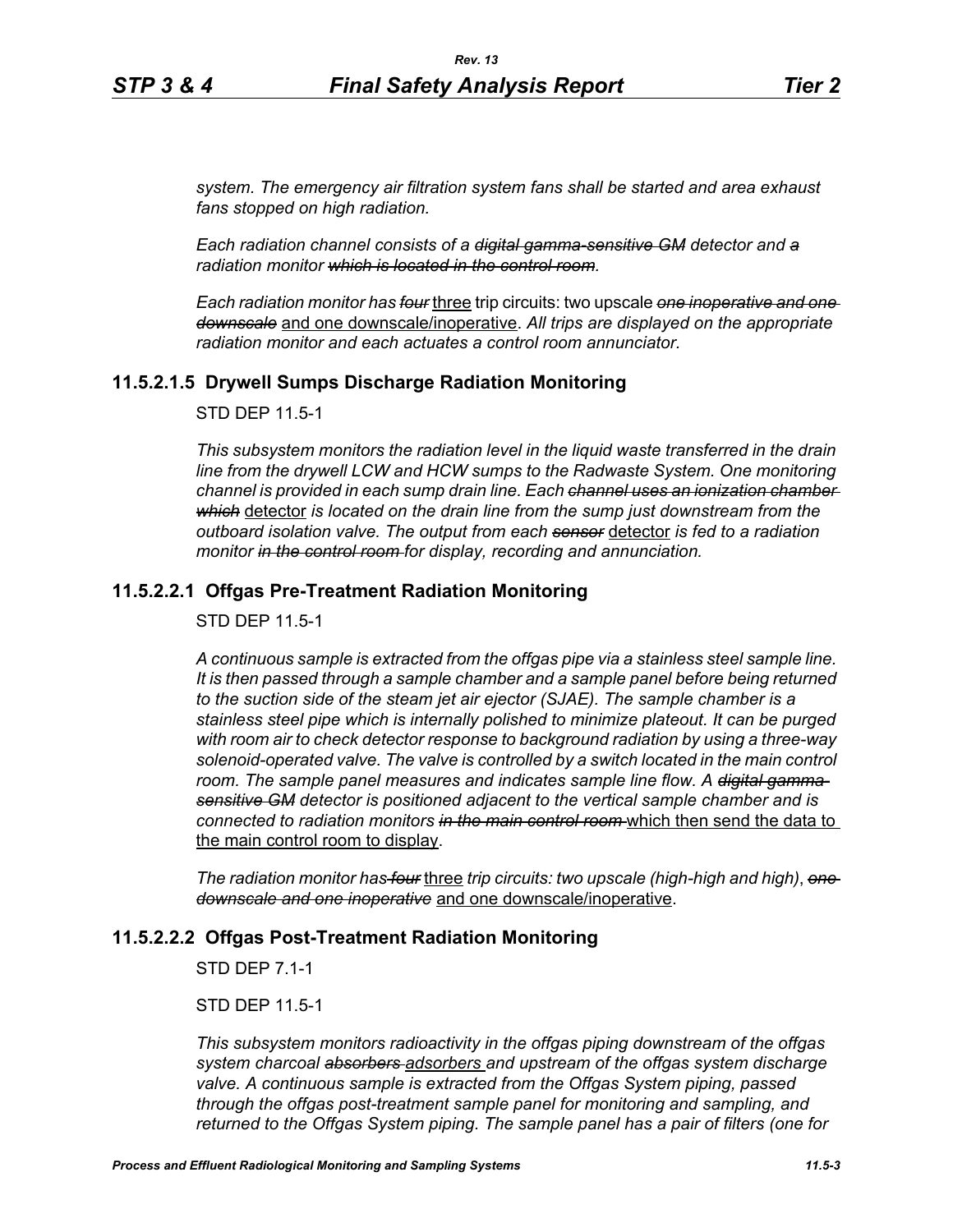*particulate collection and one for halogen collection) in parallel (with respect to flow) with two identical GM detectors. Two radiation monitors in the main control room analyze and* the data and then send the data to the main control room to *visually display the measured gross radiation level*.

*Each radiation monitor has* four *trip circuits: that indicate* three upscale (*high-high-high, high-high, high*)*, and* one *downscale/inoperative. Each trip is visually displayed on the radiation monitor*. Each trip is determined by the radiation monitor and then sent for visual display to the main control room. *The trips actuate corresponding main control room annunciators: offgas post-treatment high-high-high radiation, offgas posttreatment high-high radiation, and offgas post-treatment high and downscale/inoperative monitor.*

*High or low flow measured at the sample panel actuates an annunciator in the control room to indicate abnormal flow.*

*The high-high-high and downscale trip/inoperative outputs initiate closure of the offgas system discharge and bypass valves* valve. *The high-high-high trip setpoint is determined so that valve closure is initiated prior to exceeding technical specification limit. Any one high-high channel trip initiates alignment of the Offgas System flow valves to achieve treatment through the charcoal vault.* provided in the Offsite Dose Calculation Manual. Any one *High*High-High channel trip from the gaseous channels closes the offgas bypass valve.

#### **11.5.2.2.3 Charcoal Vault Radiation Monitoring**

STD DEP 11.5-1

*The charcoal vault is monitored for gross gamma radiation level with a single instrument channel. The channel includes a digital sensor and converter*'sta*, and a radiation monitor. The sensor*detector *is located outside the vault on the HVAC exhaust line from the vault*. *The radiation monitor is located in the main control room* analyzes the data and then sends the data for visual display to the main control room. *The channel provides for sensing and readout of gross gamma radiation over a range of six logarithmic decades (0.01 to 104 mGy/h)*.

*The monitor has one adjustable* two trip circuits: one *upscale trip circuit for alarm and one downscale* downscale/inoperative *trip for instrument trouble.* The trip outputs are alarmed in the main control room*. Power to the monitor is supplied from 120 VAC vital non-1E bus.*

## **11.5.2.2.4 Plant Stack Discharge Radiation Monitoring**

STD DEP 11.5-1

*A representative sample is continuously extracted from the ventilation ducting through an isokinetic probe in accordance with ANSI N13.1 and passed through the stack ventilation sample panels for monitoring and sampling, and returned to the ventilation ducting. Each sample panel has a pair of filters (one for particulate collection and one*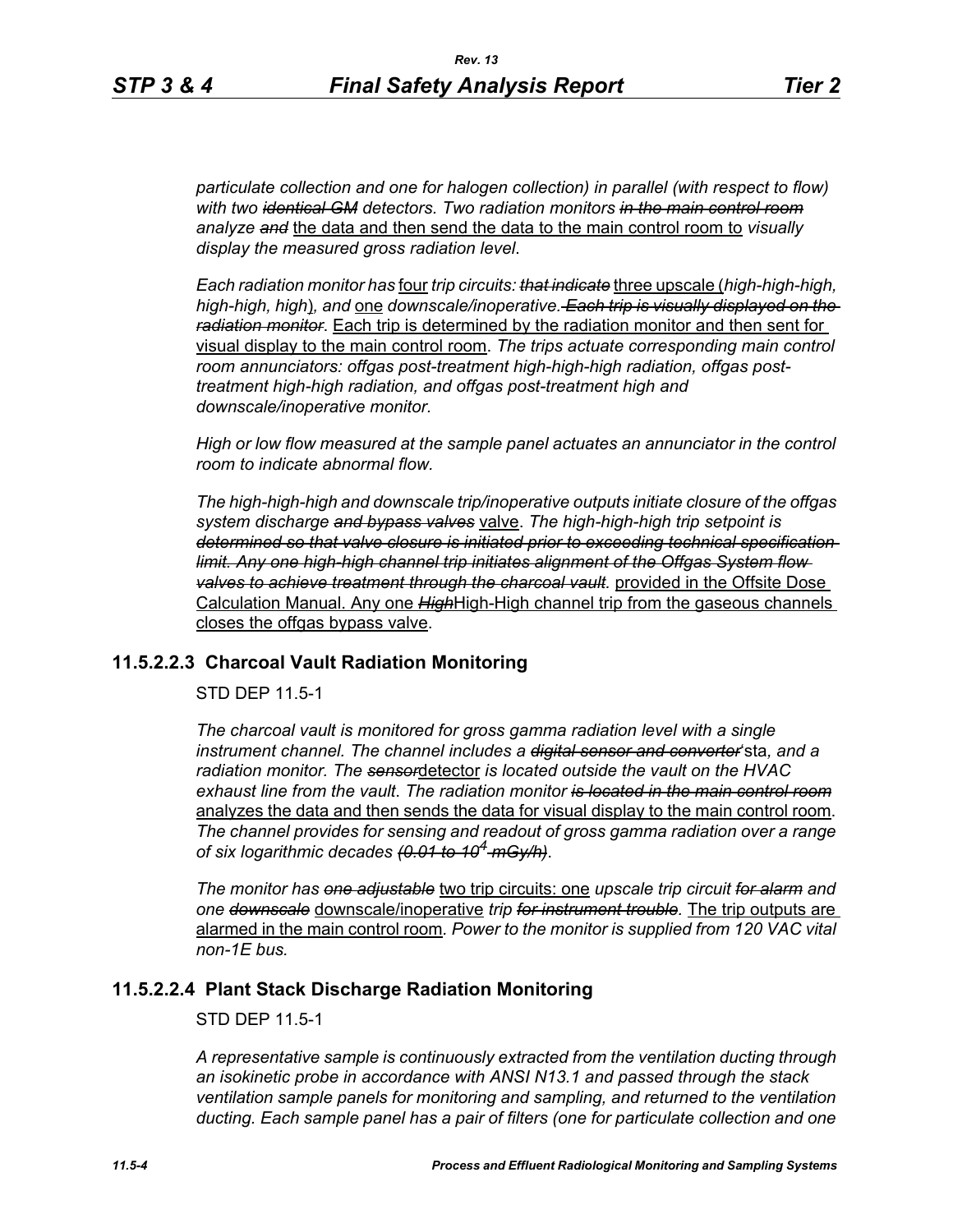*for halogen collection) in parallel (with respect to flow) for continuous gaseous radiation sampling. The radiation detector assembly consists of a shielded gas chamber that houses a scintillation detector and a check source. The extended range detector assembly consists of an ionization* a *chamber which measures radiation levels up to 3700* 3.7 x 10<sup>3</sup> *MBq/cm3. A radiation monitor in the main control room analyzes and visually displays* the data and then sends it to the main control room to display *the measured radiation level. These sensors are qualified to operate under accident conditions*.

*The radiation monitor initiates trips* has three trip circuits*: for alarm indications on* two upscale (*high-high, high*)*, and* one *low* downscale/inoperative *radiation from each detector assembly.* These trip outputs are alarmed in the main control room. *Also, the sampled line is monitored for high or low flow indications and alarming.*

# **11.5.2.2.5 Radwaste Liquid Discharge Radiation Monitoring**

STD DEP 11.5-1

*Liquid waste can be discharged from the sample tanks containing liquids that have been processed through one or more treatment systems such as evaporation, filtration, and*/or *ion exchange. During the discharge, the liquid is extracted from the liquid drain treatment process pipe, passed through a liquid sample panel which contains a detection assembly for gross radiation monitoring, and returned to the process pipe. The detection assembly consists of a scintillation detector mounted in a shielded sample chamber equipped with a check source. A radiation monitor in the control room analyzes* and transmits the measured gross radiation level to the main control room for visual display. *and visually displays the measured gross radiation level.*

# **11.5.2.2.6 Reactor Building Cooling Water Radiation Monitoring**

STD DEP T1 3.4-1

STD DEP 11.5-1

*Each channel consists of a scintillation detector which is located in a well near the RCW heat exchanger exit pipe. Radiation detected from the three channels is multiplexed and fed into a common radiation monitor.* The output signal from each detector is sent to a separate radiation monitor*. This monitor provides individual channel trips* two trip circuits*:* one upscale *on high* (high) *radiation level and* one *downscale/inoperative indication for annunciation in the control room. Power to the monitors is provided from the non-1E vital 120 VAC source*.

# **11.5.2.2.8 Turbine Building Ventilation Exhaust Monitoring**

STD DEP T1 3.4-1

STD DEP 11.5-1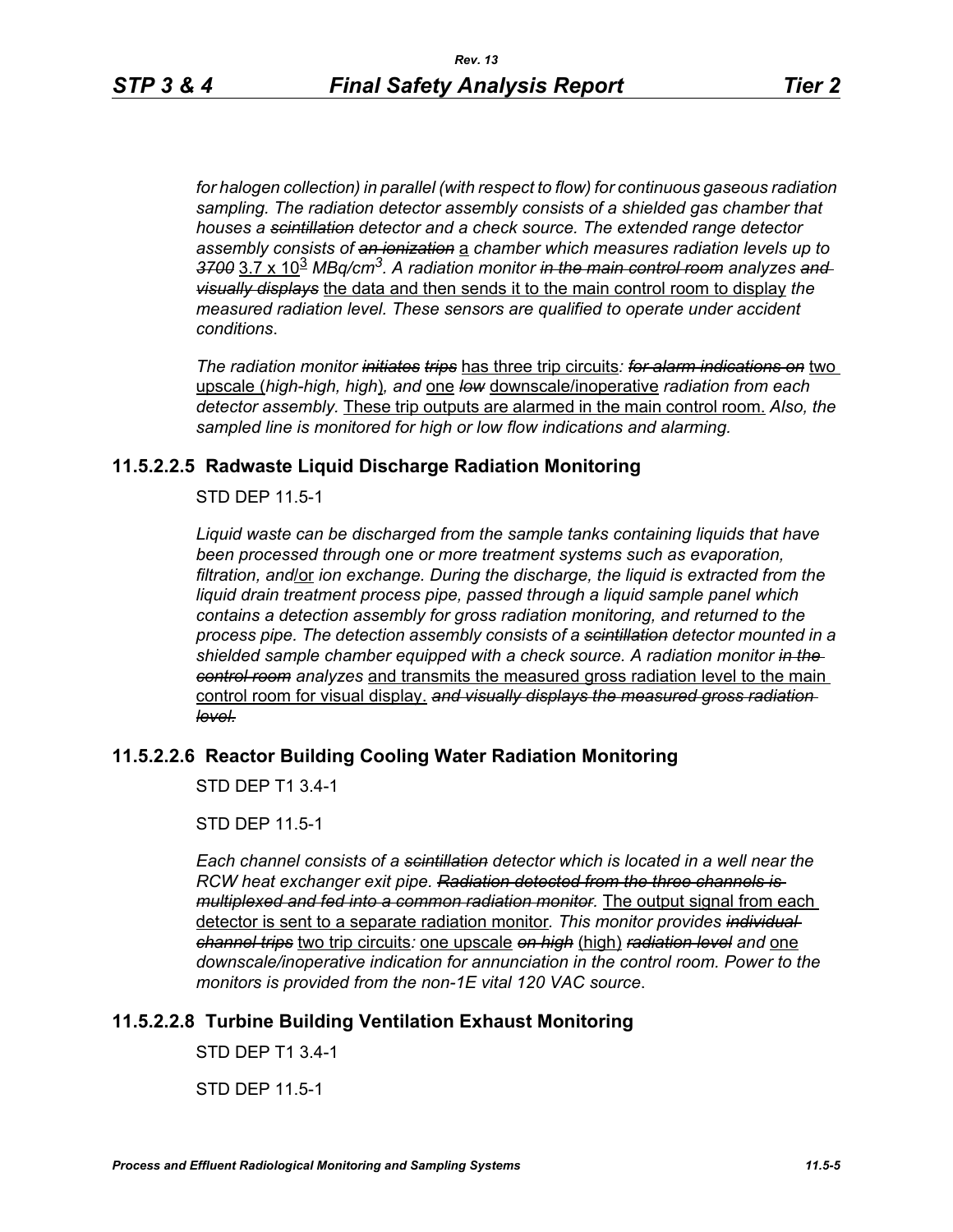*This subsystem monitors the vent discharge in the Turbine Building for gross radiation*  levels. This includes the discharge from the mechanical vacuum pump. The monitoring *is provided by four channels (two redundant sets). Two redundant channels monitor radiation in the compartment area air exhaust duct and the other two redundant channels monitor the radiation in the ventilation system air exhaust from the clean area. Each channel uses a digital detector located adjacent to the monitored exhaust duct. The outputs from each set of detectors are multiplexed and then fed into two separate radiation monitors for display, recording and annunciation.* The output signal from each detector is processed by a separate radiation monitor and then transmitted to the main control room for alarm and display*. Each monitor provides alarm trips on radiation high* two trip circuits: one upscale (high) *and* one *on radiation low (one downscale/inoperative).*

#### **11.5.2.2.9 Turbine Gland Seal Condenser Exhaust Discharge Monitoring**

STD DEP T1 3.4-1

STD DEP 11.5-1

*This subsystem monitors the offgas releases to the stack from the turbine gland seal system. The offgas releases are continuously sampled and monitored for noble gases by a scintillation detector. The output signal is multiplexed and then fed to a shared radiation monitor in the main control for display, recording and annunciation* The output signal from each detector is processed by a separate radiation monitor and then transmitted to the main control room for alarm and display*. This monitor provides two* three *trip alarms* circuits: two upscale, (high-high*, one on radiation*, *high) and one on radiation low (downscale/inoperative)*.

#### **11.5.2.2.10 Standby Gas Treatment System Radiation Monitoring**

STD DEP 11.5-1

*Two ionization chamber detectors are physically located downstream of the exhaust*  fans on the exhaust duct to the stack and are utilized to monitor the high levels of *radioactivity expected under accident conditions. Two other scintillation detectors are used during offgas sampling of the gas exhaust to the stack to monitor the normal level of radioactivity expected during normal plant operation.*

*The subsystem consists of four instrumented channels. Each channel consists of a detector and a main control room radiation monitor.*

*Each radiation monitor has four* three *trip circuits: two upscale* (high-high and high)*, one inoperative and one downscale* downscale/inoperative*. All trips are displayed on the appropriate radiation monitor and each actuates a main control room annunciator for high-high, high and low*downscale*/inoperative indications.*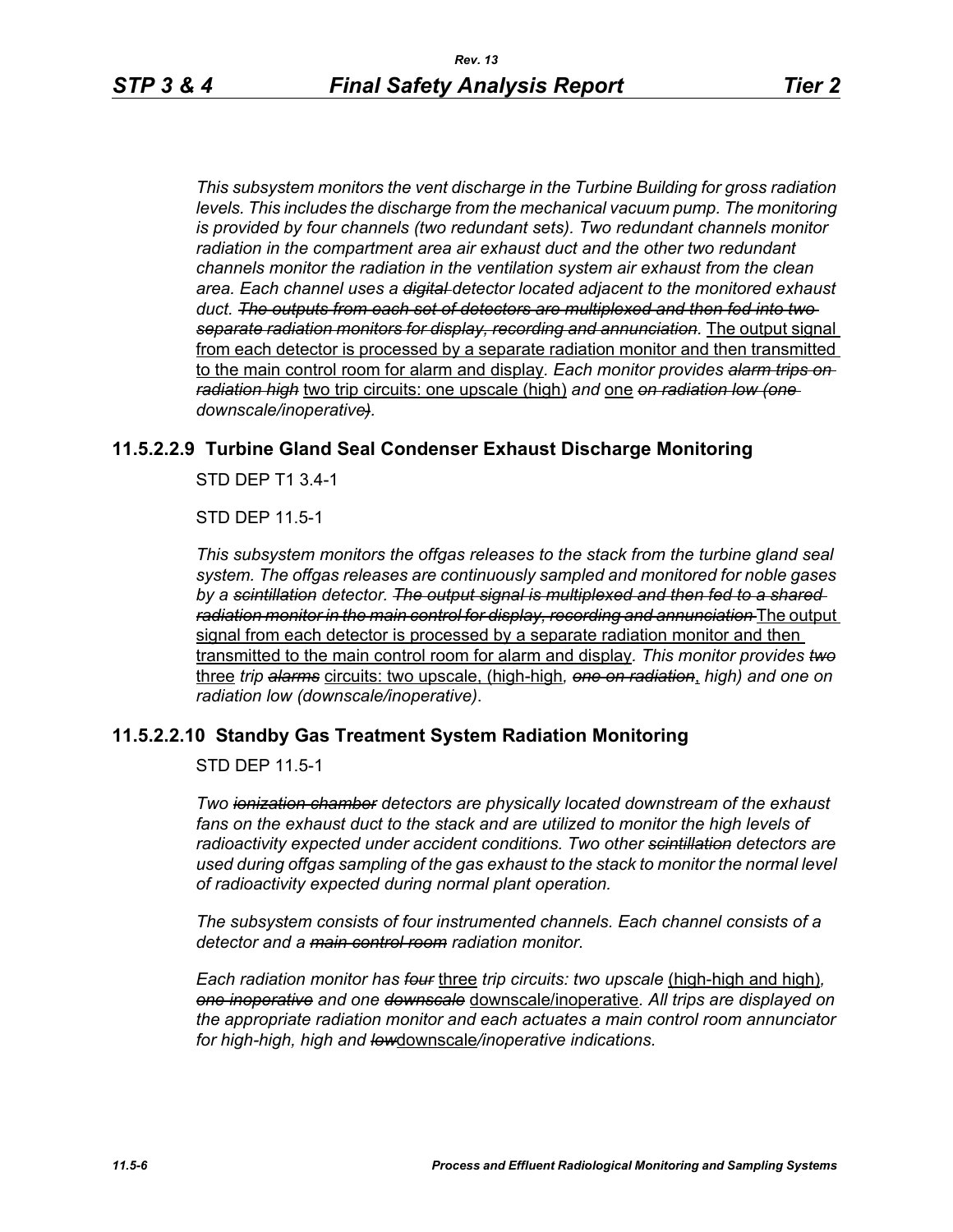#### **11.5.2.2.11** *Incinerator Stack Discharge Radiation Monitoring* **(Not Used)**

STD DEP 11.5-1

*This subsystem monitors the radioactivity in the discharge from the incinerator stack during burning of low radioactive waste. A representative sample from the discharge path is drawn through an isokinetic probe and routed to a local sample panel in the Radwaste Building for monitoring and particle collection. The sample panel houses the radiation detector assembly, a pair of filters for collection of airborne particulates and halogens, the vacuum pumps and associated plumbing, and a gamma check source for testing operability of the radiation channel. Also, the sample panel includes provisions for purging from the Radwaste Building control room.*

*The local sample panel and the radiation monitor are powered from 120 VAC instrument power.*

*The radiation monitor initiates trips on high and high-high levels and on downscale/inoperative indication. These trips are alarmed in the Radwaste Building control room. On high-high trip, the incinerator exhaust fans are shutdown to terminate any further discharge from the stack.*

#### **11.5.2.2.12 Main Steamline (MSL) Radiation Monitoring**

STD DEP T1 2.3-1

STD DEP 11.5-1

*This subsystem monitors the gamma radiation level of the steam transported by the main steamlines in the MSL tunnel. The normal radiation level is produced primarily by coolant activation gases plus smaller quantities of fission gases being transported with the steam. In the event of a gross release of fission products from the core, the monitoring channels provide trip signals to the Leak Detection and Isolation System.*

*The MSL radiation monitors consist of four redundant instrument channels. Each channel consists of a local detector (ion chamber) and a control room radiation monitor. Power for channels A, B, C, and D monitors is supplied from vital 120 VAC divisions 1, 2, 3 and 4, respectively. All four channels are physically and electrically independent of each other.*

*The detectors are physically located near the main steamlines (MSL) just downstream of the outboard MSIVs in the steam tunnel. The detectors are geometrically arranged and are capable of detecting significant increases in radiation level with any number of main steamlines in operation. Table 11.5-1 lists the location and range of the detectors.*

*Each radiation monitor hasT four*three *trip circuits: two upscale (high-high and high),*  and *one downscale (low), and one inoperativedownscale/inoperative. Each trip is visually displayed on the affected radiation monitor. A high-high or inoperative trip in the radiation monitor results in a channel trip which is provided to the Reactor Protection System (RPS) and to the Leak Detection and Isolation System (LDS). Any two-out-of-four channel trip results in initiation of MSIV closure, reactor scram, main*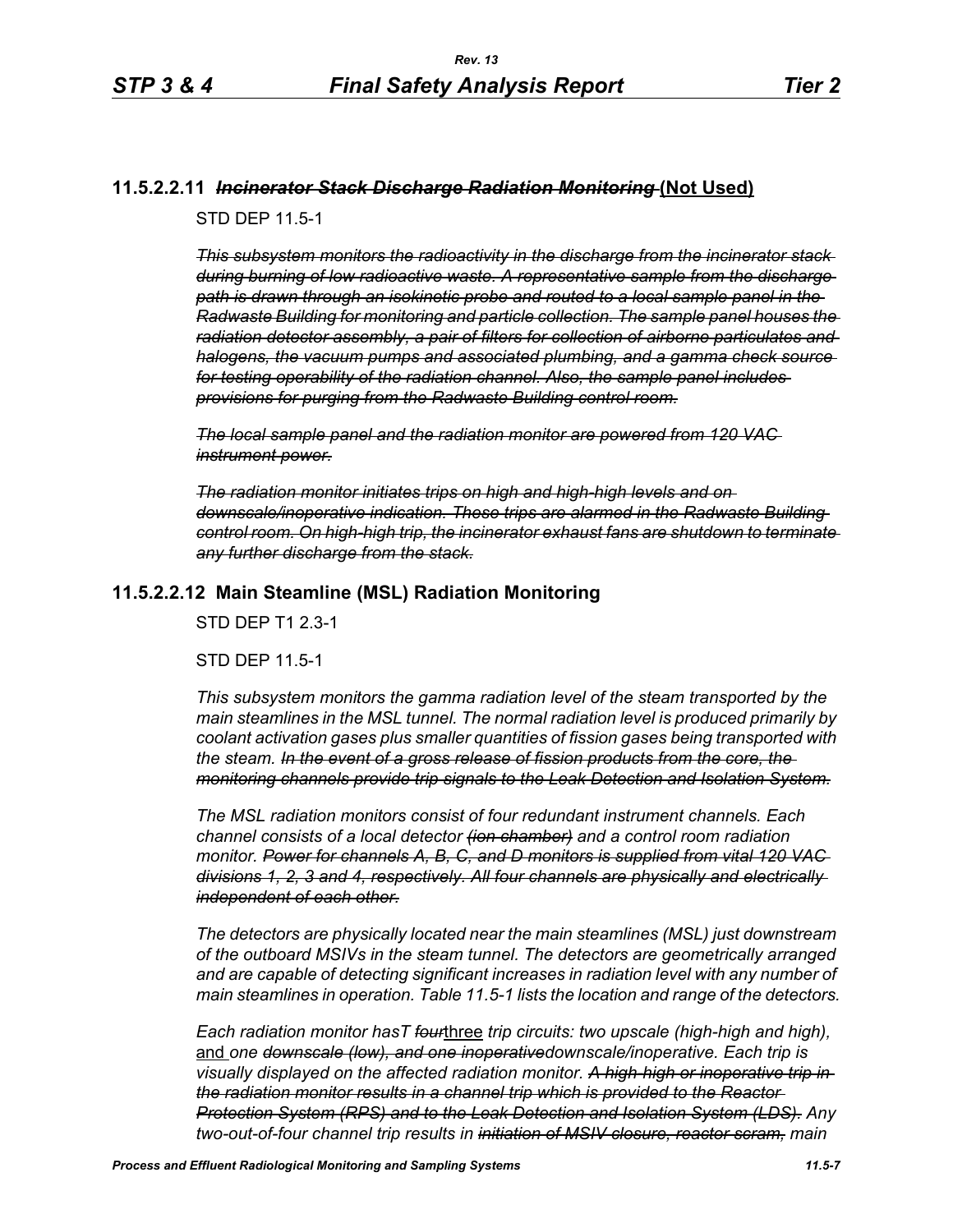*condenser mechanical vacuum pump (MVP) shutdown, and MVP line discharge valve closure. High and low trips do not result in a channel trip. Each radiation monitor displays the measured radiation level in mGy/h* mSv/h. *All channel trips are annunciated in the main control room.*

## **11.5.3 Effluent Monitoring and Sampling**

#### **11.5.3.4 Setpoints**

STD DEP 7.1-1

*The trip setpoints that initiate automatic isolation functions are specified in the plant Technical Specifications Instrument Setpoint Summary Report as indicated in Table [11.5-1.](#page-12-0)*based on calculations developed in accordance with controlled plant procedures or, if pertaining to gaseous or liquid releases within the scope of the Offsite Dose Calculation Manual (ODCM), in accordance with the ODCM.

#### **11.5.4.3 Implementation of General Design Criterion 64**

STD DEP 11.5-1

*Radiation levels in radioactive and potentially radioactive process streams are monitored for radioactivity releases. These include:*

- *(3) Carbon* Charcoal *vault vent*
- *(5) Incinerator stack discharge*

#### **11.5.5.1 Inspection and Tests**

STD DEP 11.5-1

*The following monitors have alarm trip circuits which can be tested by using test signals or portable gamma sources:*

#### *(9) Carbon vault vent* Charcoal vault *exhaust*

*The following monitors include built-in check sources and purge systems which can be operated from the main control room:*

#### *(7) Incinerator stack discharge*

#### **11.5.5.2 Calibration**

STD DEP 11.5-1

*Calibration of radiation monitors is performed using certified commercial radionuclide sources traceable to the National Institute of Standards and Technology. The overall reproducibility of calibration is limited to ±15%. The source-detector geometry during primary calibration will be mechanically precise enough to ensure that positioning errors of either instruments or radiation sources do not affect the calibration accuracy by more than ±3%. Each continuous monitor is calibrated during plant operation or*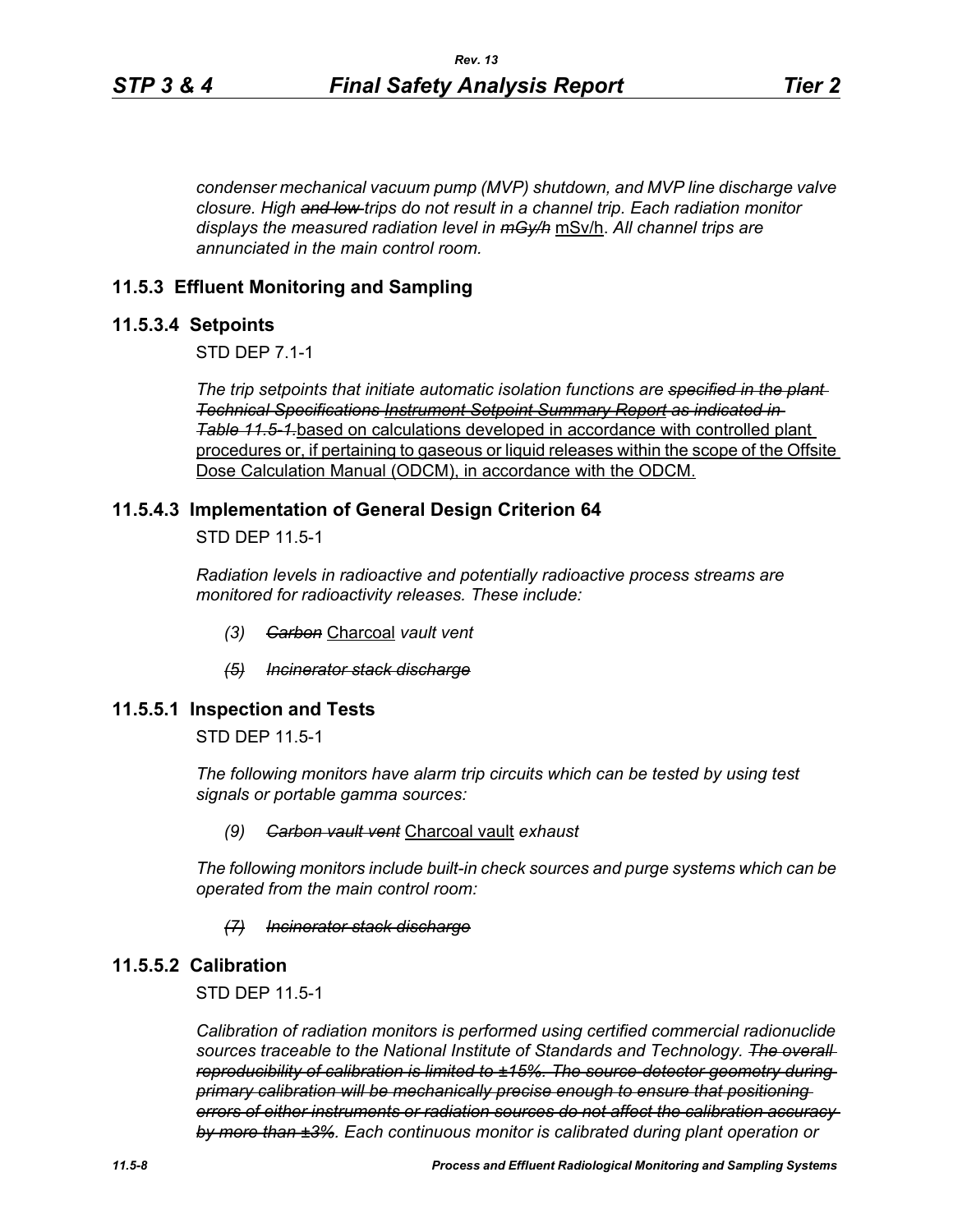during the refueling outage if the detector is not readily accessible during power operation*. Calibration can also be performed on the applicable instrument by using liquid or gaseous radionuclide standards or by analyzing particulate iodine or gaseous grab samples with laboratory instruments.*

*The following monitors display the gross gamma signal in counts/min:*

- *(1) Offgas post-treatment*
- *(2) Plant stack discharge (low to normal levels)*
- *(3) Radwaste liquid discharge*
- *(4) SGTS offgas discharge (low to normal levels)*
- *(5) Reactor Building cooling water intersystem leakage*
- *(6) Radwaste Building ventilation exhaust*
- *(7) Main turbine gland seal condenser offgas exhaust*
- *(8) Incinerator stack discharge*

*The following monitors are calibrated to provide measurements of the gross gamma dose rate in mGy/h:*

- *(1) Main steamline tunnel area*
- *(2) Reactor Building ventilation exhaust*
- *(3) Fuel handling area ventilation exhaust*
- *(4) Charcoal vault vent exhaust*
- *(5) Control Building air intake supply*
- *(6) Turbine Building ventilation exhaust*
- *(7) SGTS offgas discharge (high level)*
- *(8) Offgas pre-treatment*
- *(9) Drywell sump liquid discharge*
- *(10) Plant stack discharge (high level)*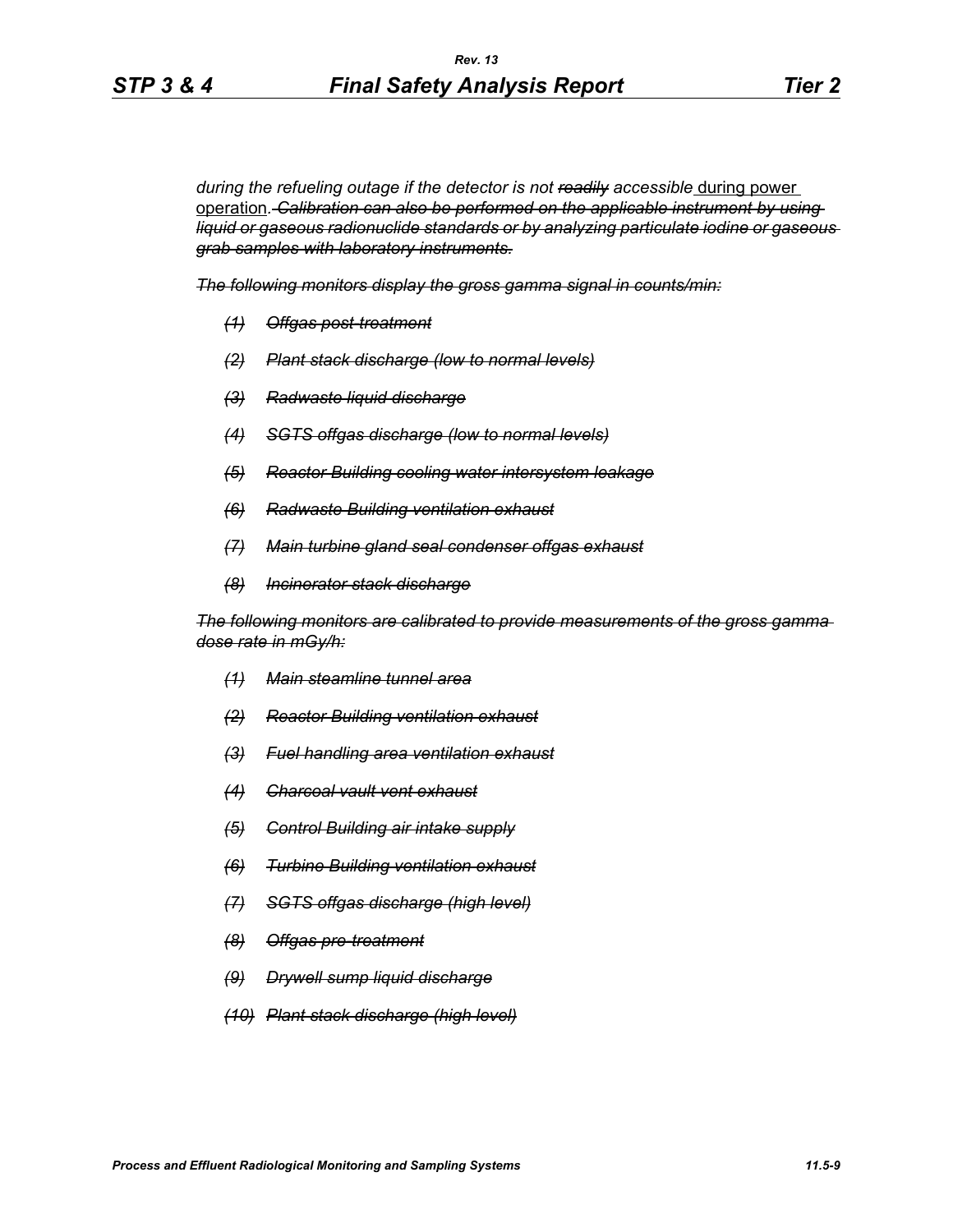## **11.5.5.3 Maintenance**

STD DEP 11.5-1

*All channel detectors* and *electronics, and recorders are serviced and maintained on an annual* a periodic *basis or in accordance with manufacturers' recommendations to ensure reliable operations. Such maintenance includes cleaning, lubrication and assurance of free movement of the recorder in addition to the replacement or adjustment of any components required after performing a test or calibration check* For sampling systems, skids are designed in order to allow periodic maintenance and cleaning*. If any work is performed which would affect the calibration, a recalibration is performed at the completion of the work.*

## **11.5.6 COL License Information**

#### **11.5.6.1 Calculation of Radiation Release Rates**

The following site-specific supplement addresses COL License Information Item 11.4.

The Offsite Dose Calculation Manual (ODCM) contains the methodology and parameters used for calculation of offsite doses resulting from gaseous and liquid effluents. The ODCM addresses the methods for the conversion of the radiation measurements of gaseous discharge from the main plant stack into release rates.

#### **11.5.6.2 Compliance with the Regulatory Shielding Design Basis**

The following site-specific supplement addresses COL License Information Item 11.5.

The operations of the sampling systems for Standby Gas Treatment and main stack effluent monitoring will be implemented by operation and maintenance procedures. The design will, as demonstrated in shielding calculations, comply with the shielding requirements for accident conditions, as stipulated in NUREG-0737, Item II.F.1, clarification 2 of Attachment 2. Equipment design or procurement specifications will contain the necessary shielding requirements. (COM 11.5-1)

#### **11.5.6.3 Provisions for Isokinetic Sampling**

The following site-specific supplement addresses COL License Information Item 11.6.

Procedures will be developed prior to fuel load, *consistent with ABWR Licensing Topical Report NEDO NEDO-33297, dated January 2007, "Advanced Boiling Water Reactor (ABWR) Procedures Development Plan,"*in accordance with the plant operating procedure development plan in Section 13.5 to include the collection techniques used to extract representative samples of radioactive iodines and particulates. Collecting and sampling procedures will require isokinetic conditions within 20% of the flow rate are maintained to assure that a representative sample from the effluent stream is taken as stipulated in NUREG-0737, Item II.F.1, clarification 3 of Attachment 2. (COM 11.5-2)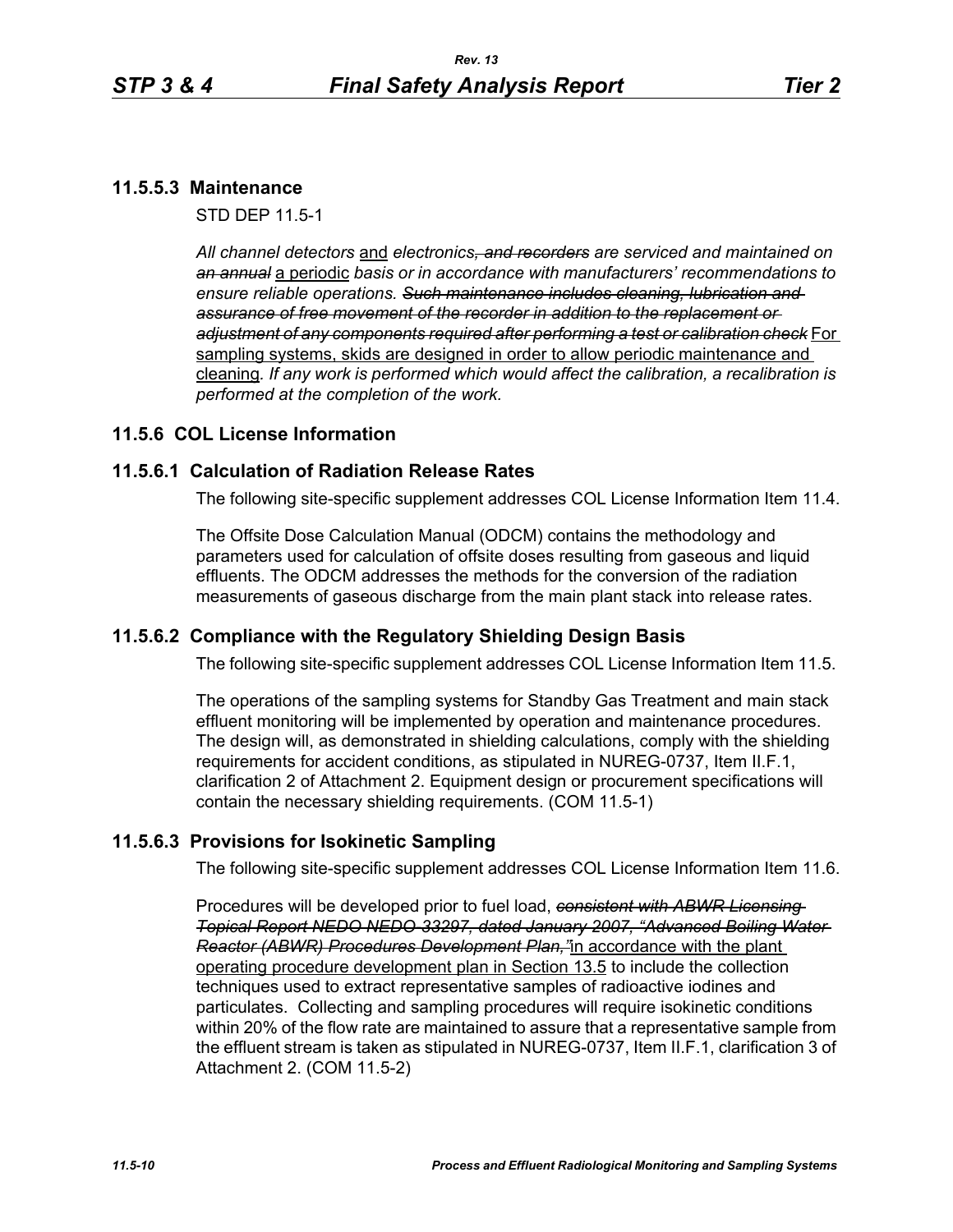# **11.5.6.4 Sampling of Radioactive Iodines and Particulates**

The following site-specific supplement addresses COL License Information Item 11.7.

Procedures will be developed prior to fuel load, *consistent with ABWR Licensing Topical Report NEDO NEDO-33297, dated January 2007, "Advanced Boiling Water Reactor (ABWR) Procedures Development Plan,"*in accordance with the plant operating procedure development plan in Section 13.5 to include the collection techniques used to extract representative samples of radioactive iodines and particulates to be used following an accident to quantify releases for dose calculations and assessment as stipulated in NUREG-0737, Item II.F.1-2. (COM 11.5-3)

# **11.5.6.5 Calibration Frequencies and Techniques**

The following site-specific supplement addresses COL License Information Item 11.8.

Procedures will be developed prior to fuel load, *consistent with ABWR Licensing Topical Report NEDO NEDO-33297, dated January 2007, "Advanced Boiling Water Reactor (ABWR) Procedures Development Plan,"*in accordance with the plant operating procedure development plan in Section 13.5 to specify the calibration frequencies and techniques for the radiation sensors based on equipment data provided by the vendor. (COM 11.5-4)

# **11.5.7S Additional Information**

This subsection supplements the information provided in the reference DCD as discussed in Section C.III.1.11.5 of Regulatory Guide 1.206.

The ODCM for STP 3 & 4 will incorporate NEI 07.09A (Revision 0), "Generic FSAR Template Guidance for Offsite Dose Calculation Manual (ODCM) Program Description," March 2009.

The effluent radiation monitors provide the means to control releases of radioactive material to the environment to maintain the releases ALARA in accordance with Appendix I to 10 CFR Part 50. Compliance with the numerical guidance provided in Appendix I to 10 CFR 50 is discussed in Section 12.2.2.4. The cost benefit analyses for augments to the liquid and gaseous waste management systems, as required by Appendix I to 10 CFR 50, are discussed in Sections 11.2.1.2 and 11.3.11.1.

The Radiological Environmental Monitoring Program (REMP) for STP 3 & 4 is expected to be integrated with that of STP 1 & 2 as part of the ODCM and is consistent with Regulatory Guide 4.15, "Quality Assurance for Radiological Monitoring Programs (Normal Operation)–Effluent Streams and the Environment." Quality assurance is provided in the existing NRC-approved REMP through accredited training programs and personnel qualification programs, a measurement assurance program that includes Inter-laboratory Comparison Program tests, and administrative and technical procedures governing the monitoring and analyses program for all activities, including computational checks.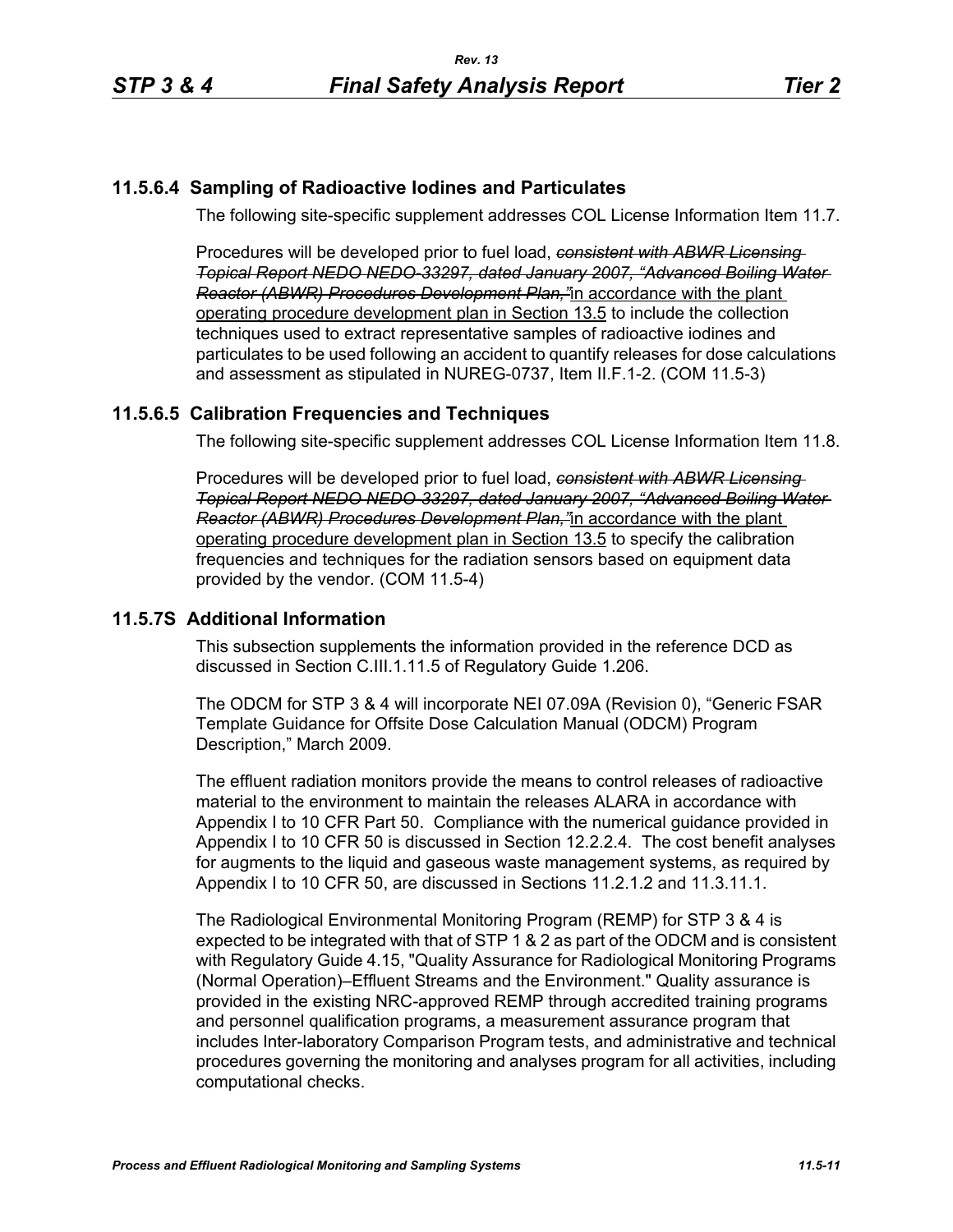Control checks and tests are applied to the analytical operations by means of duplicate and/or split analyses of selected samples, and by the introduction of environmental samples with known nuclide concentrations. Calibrations are confirmed by participation in the Nuclear Energy Institute/National Institute of Standards and Technology Measurement Assurance Program.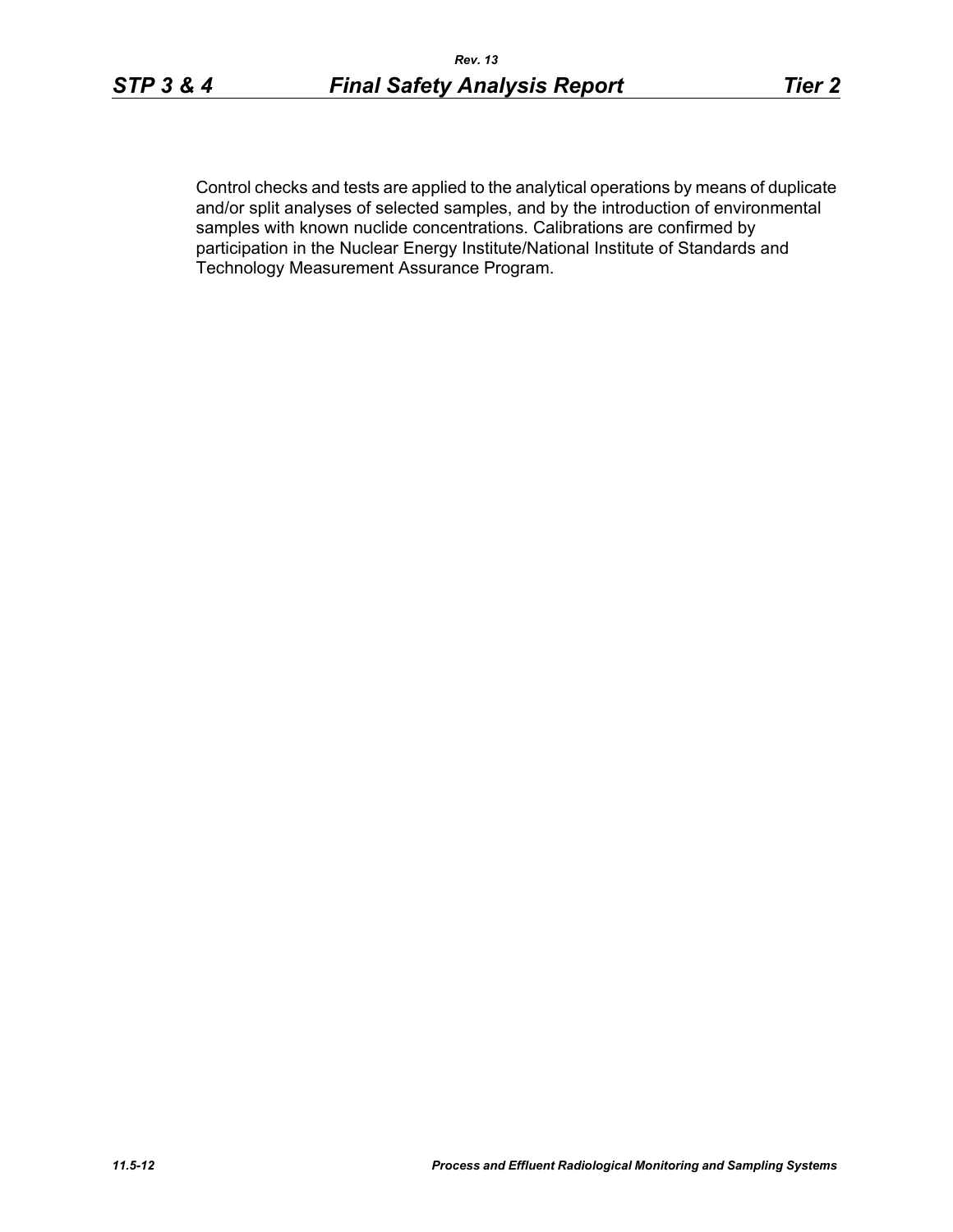|                                          | No. of          | <b>Sample Line or Detector</b>                                                       |                             | <b>Setpoint</b>                                                                                     |                       |
|------------------------------------------|-----------------|--------------------------------------------------------------------------------------|-----------------------------|-----------------------------------------------------------------------------------------------------|-----------------------|
| Monitored Process <sup>††</sup>          | <b>Channels</b> | Location                                                                             | <b>Channel Range</b>        | <b>ACF Trip</b>                                                                                     | <b>Scale</b>          |
| A. Safety-Related Monitors               |                 |                                                                                      |                             |                                                                                                     |                       |
| Main steamline tunnel area               | 4               | Immediately down-stream of<br>plant main steamline isolation-<br><b>valve</b>        |                             | <b>Instrument Setpoint</b><br>Summary Report                                                        | <del>6 dec. loq</del> |
| Reactor Building vent<br>exhaust         | 4               | Exhaust duct upstream of exhaust $1E^{-4}$ to 1 mSv/h<br>ventilation isolation valve |                             | <b>Instrument Setpoint</b> 4 dec. log<br>Summary<br>ReportOffsite Dose<br><b>Calculation Manual</b> |                       |
| Control Building air intake              | 8 <sup>†</sup>  | Intake duct upstream of intake<br>ventilation isolation valve                        | $1E^{-4}$ to 1 mSv/h        | <b>Instrument Setpoint</b> 4 dec. log<br>Summary<br>ReportBased on<br>setpoint calculation          |                       |
| Drywell sump discharge                   | $\overline{2}$  | Drain line from LCW & HCW<br>sumps                                                   | $1E^{-2}$ to $1E^{4}$ mSv/h | Instrument Setpoint 6 dec. log<br>Summary<br>ReportBased on<br>setpoint calculation                 |                       |
| Fuel handling area air vent<br>exhaust   | 4               | Locally above operating floor                                                        | $10^{-3}$ to 10 mSv/h       | <b>Instrument Setpoint</b> 4 dec. log<br>Summary<br>ReportOffsite Dose<br><b>Calculation Manual</b> |                       |
| <b>ACF = Automatic Control Function;</b> |                 |                                                                                      |                             |                                                                                                     |                       |

<span id="page-12-0"></span>11.5-13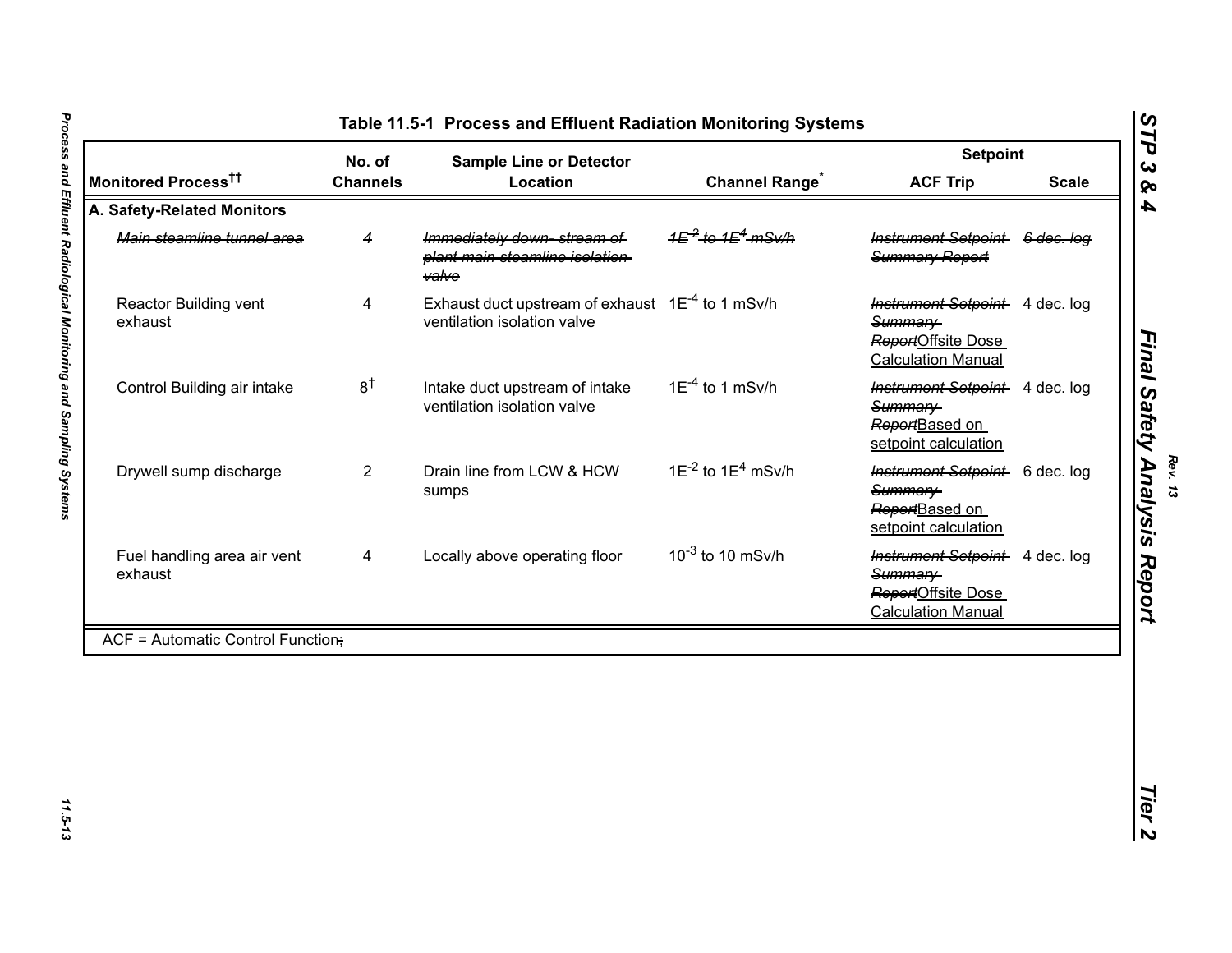|                                                 | No. of          | <b>Sample Line or Detector</b>                                        |                                                                                        | <b>Setpoint</b>                                                                              |              |  |
|-------------------------------------------------|-----------------|-----------------------------------------------------------------------|----------------------------------------------------------------------------------------|----------------------------------------------------------------------------------------------|--------------|--|
| Monitored Process <sup>tt</sup>                 | <b>Channels</b> | Location                                                              | <b>Channel Range<sup>*</sup></b>                                                       | <b>ACF Trip</b>                                                                              | <b>Scale</b> |  |
| <b>B. Monitors Required for Plant Operation</b> |                 |                                                                       |                                                                                        |                                                                                              |              |  |
| Main steamline tunnel area                      | 4               | Immediately down-stream of<br>plant main steamline isolation<br>valve | $1E^{-2}$ to $1E^{4}$ mSv/h                                                            | Based on setpoint<br>calculation                                                             | 6 dec. log   |  |
| Radwaste liquid discharge                       | 1               | Sample line                                                           | $10^{-1}$ to $10^{4}$ cpm                                                              | Instrument Setpoint 5 dec. log<br>Summary<br>ReportOffsite Dose<br><b>Calculation Manual</b> |              |  |
| <b>Reactor Building cooling</b><br>water system | 3               | RCW Hx line exit                                                      | $10^{-1}$ to $10^{4}$ cpm                                                              | None                                                                                         | 5 dec. log   |  |
| Offgas post-treatment                           | $\overline{2}$  | Sample line                                                           | 10 to $10^6$ cpm                                                                       | Offsite Dose<br><b>Calculation Manual</b>                                                    | 5 dec. log   |  |
| Offgas pre-treatment                            | 1               | Sample line                                                           | 1E $^{-2}$ - <sup>2</sup> to 1E <sup>4</sup> mSv/h                                     | None                                                                                         | 6 dec. log   |  |
| Charcoal vault vent                             | 1               | On charcoal vault HVAC exhaust<br>line                                | 1E <sup>-2-2</sup> to 1E <sup>4</sup> mSv/h                                            | None                                                                                         | 6 dec. log   |  |
| Plant stack discharge                           | $2^{\ast\ast}$  | Sample line                                                           | 10 to $10^6$ cpm                                                                       | None                                                                                         | 5 dec. log   |  |
|                                                 |                 | Sample line                                                           | 10 <sup>-13</sup> to 10 <sup>-6</sup> Amps (1E- <sup>-2</sup> to None<br>$1E^4$ mSv/h) |                                                                                              | 6 dec. log   |  |
| Radwaste Building exhaust<br>vent               | $\mathbf{1}$    | <b>Exhaust ducts</b>                                                  | 10 to $10^6$ cpm                                                                       | None                                                                                         | 5 dec. log   |  |
| Turbine Building vent<br>exhaust                | 4               | Exhaust duct                                                          | $1E^{-4}$ to 1 mSv/h                                                                   | None                                                                                         | 4 dec. log   |  |
| ACF = Automatic Control Function;               |                 |                                                                       |                                                                                        |                                                                                              |              |  |

11.5-14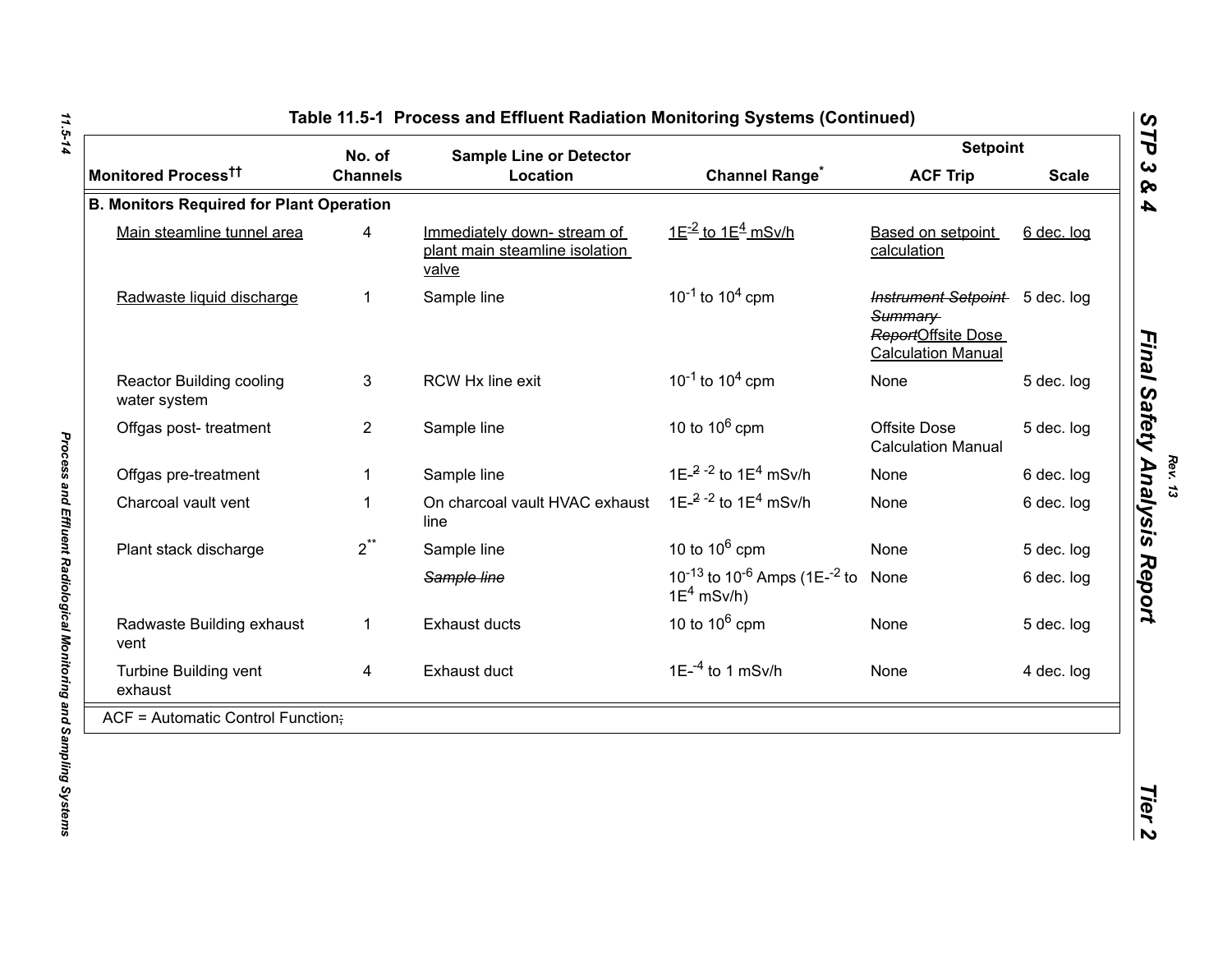|                                                             | No. of          | <b>Sample Line or Detector</b>                                                                                                                                                             |                                                                                                             | <b>Setpoint</b> |              |
|-------------------------------------------------------------|-----------------|--------------------------------------------------------------------------------------------------------------------------------------------------------------------------------------------|-------------------------------------------------------------------------------------------------------------|-----------------|--------------|
| Monitored Process <sup>tt</sup>                             | <b>Channels</b> | Location                                                                                                                                                                                   | <b>Channel Range</b>                                                                                        | <b>ACF Trip</b> | <b>Scale</b> |
| <b>B. Monitors Required for Plant Operation (Continued)</b> |                 |                                                                                                                                                                                            |                                                                                                             |                 |              |
| <b>Standby Gas Treatment</b>                                | $2^{**}$        | SGTS exhaust air duct                                                                                                                                                                      | 1 to $10^6$ cpm                                                                                             | None            | 6 dec. log   |
| System offgas                                               |                 | downstream of exhaust fans                                                                                                                                                                 | 10 <sup>-13</sup> to 10 <sup>-6</sup> Amps (1E <sup><math>-2</math></sup> <sup>-2</sup><br>to $1E^4$ mSv/h) | None            | 6 dec. log   |
| Turbine gland seal<br>condenser offgas                      | 1               | Sample line                                                                                                                                                                                | 1 to $10^6$ cpm                                                                                             | None            | 6 dec. log   |
| ACF = Automatic Control Function;                           |                 |                                                                                                                                                                                            |                                                                                                             |                 |              |
| 4 Channels for each air intake                              |                 | †† The alarms and indication for these radiation detectors are displayed locally and in the main control room.<br>One each of two different detector types is required to cover the range. | centimeter, referenced to a specific nuclide. These channel ranges are estimated based on existing plants.  |                 |              |
|                                                             |                 |                                                                                                                                                                                            |                                                                                                             |                 |              |

11.5-15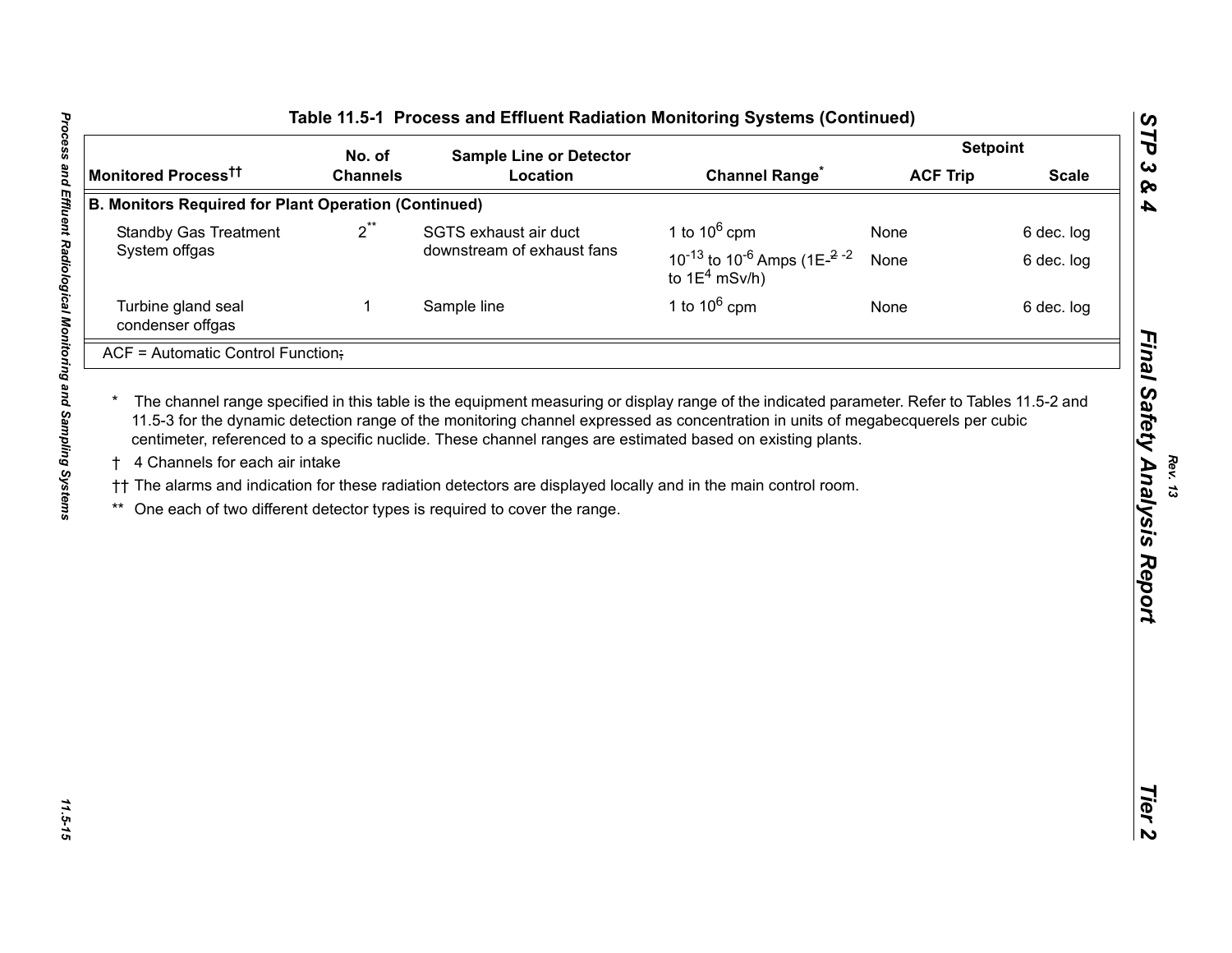| <b>Radiation Monitor</b>                | Configuration                 | <b>Dynamic Detection</b><br>Range <sup>*</sup>                      | Principal<br><b>Radionuclides</b><br><b>Measured</b> | Expected Activity <sup>†</sup>                  | <b>Alarms and Trips</b>                                             |
|-----------------------------------------|-------------------------------|---------------------------------------------------------------------|------------------------------------------------------|-------------------------------------------------|---------------------------------------------------------------------|
| Offgas post-treatment                   | Offline                       | $3.7 \times 10^{-5}$ to 3.7<br>MBq/cm <sup>3</sup>                  | $Xe-133^{1}$<br>Cs-137<br>$I - 131$                  | 1.1 x $10^{-3}$ MBq/cm <sup>3</sup>             | Flow H/L<br><b>DNSC/INOP</b><br>High<br>High-High<br>Hlgh-High-High |
| Offgas pre-treatment                    | Adjacent to sample<br>chamber | 3.7 x10 <sup>-5</sup> to 3.7x10 <sup>2</sup><br>MBq/cm <sup>3</sup> | Noble gases fission<br>products                      | $\sim$ 1.1x10 <sup>-2</sup> MBq/cm <sup>3</sup> | High-High<br>High<br>DNSC/INOP<br>Flow H/L                          |
| Main steamline tunnel<br>area           | Adjacent to<br>steamlines     | 1.0 $\times$ 10 <sup>-2</sup> mSv/h to<br>$1.0x104$ mSv/h           | Coolant activation gases $\sim$ 1 mSv/h              |                                                 | High-High<br>High<br>DNSC/INOP<br><b>INOP</b>                       |
| Charcoal vault                          | Inline                        | $3.7x10^{-5}$ to 37<br>MBq/cm <sup>3</sup>                          | Noble gases                                          | Negligible                                      | High<br>LowINOP                                                     |
| T/B vent exhaust                        | Inline                        | $3.7x10^{-7}$ to $3.7x10^{-3}$<br>MBq/cm <sup>3</sup>               | $Xe-133^{\ddagger}$<br>Xe-135                        | $~1.48x10^{-6}$ MBq/cm <sup>3</sup>             | High<br><b>DNSC/INOP</b>                                            |
| Reactor Building vent<br>exhaust        | Inline                        | $3.7x10^{-7}$ to 3.7 x 10 <sup>-3</sup><br>MBq/cm <sup>3</sup>      | Noble gases<br>$Xe-133^{\ddagger}$<br>Xe-135         | $~1.48x10^{-6}$ MBq/cm <sup>3</sup>             | High-High<br>High<br>DNSC/INOP                                      |
| Plant stack discharge<br>(normal range) | Offline                       | $3.7 \times 10^{-9}$ to 3.7x10 <sup>-3</sup><br>MBq/cm <sup>3</sup> | $Xe-133^{\ddagger}$<br>Cs-137<br>$I-131$             | $~1.85x10^{-6}$ MBq/cm <sup>3</sup>             | High-High<br>High<br><b>DNSC/INOP</b><br>Flow H/L                   |
| Plant stack (high-<br>range)            | Offline                       | $3.7x10^{-4}$ to 3.7x10 <sup>3</sup><br>MBq/cm <sup>3#</sup>        | $Xe-133^{1}$                                         | ~1.85x10 $E$ -6 -6<br>MBq/cm <sup>3</sup>       | Flow H/L<br><b>DNSC/INOP</b><br>High<br>High-High                   |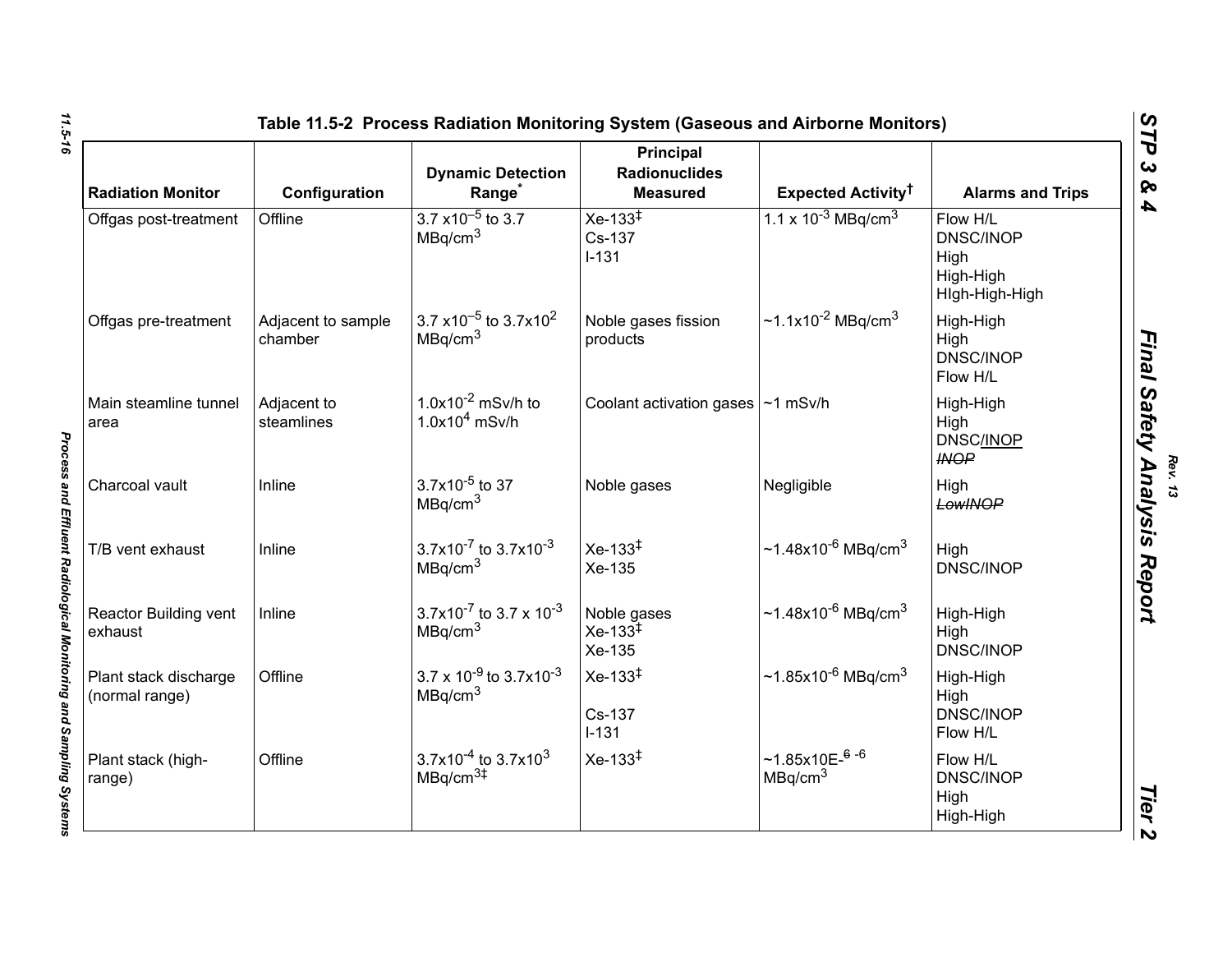| <b>Radiation Monitor</b>                                 | Configuration | <b>Dynamic Detection</b><br>Range                                     | <b>Principal</b><br><b>Radionuclides</b><br><b>Measured</b> | <b>Expected Activity<sup>†</sup></b>            | <b>Alarms and Trips</b>                                  |
|----------------------------------------------------------|---------------|-----------------------------------------------------------------------|-------------------------------------------------------------|-------------------------------------------------|----------------------------------------------------------|
| Radwaste Building<br>ventilation exhaust                 | Offline       | $3.7 \times 10^{-9}$ to 3.7 x 10 <sup>-3</sup><br>MBq/cm <sup>3</sup> | $Xe-133^{\frac{1}{4}}$<br>Cs-137<br>$I - 131$               | $\sim$ 3.7x10 <sup>-7</sup> MBq/cm <sup>3</sup> | High-High<br>High<br>DNSC/INOP<br>Flow H/L               |
| Gland seal condenser<br>exhaust discharge                | Offline       | 3.7x10 $-9$ to 3.7x10 $-3$<br>MBq/cm <sup>3</sup>                     | Xe-133<br>$Cs - 137^+$<br>$I - 131$                         | ~3.7x10 <sup>-8</sup> MBq/cm <sup>3</sup>       | High-High<br><b>High</b><br><b>DNSC/INOP</b><br>Flow H/L |
| Control Bldg. HVAC air<br>intake                         | Inline        | $3.7x10^{-7}$ to $3.7x10^{-3}$<br>MBq/cm <sup>3</sup>                 | $Xe-133^{\dagger}$                                          | Negligible                                      | High-High<br>High<br>DNSC/INOP                           |
| <b>Standby Gas</b><br><b>Treatment System</b><br>exhaust | Offline       | 3.7x10 <sup>-9</sup> to 3.7x10 <sup>-3</sup><br>MBq/cm <sup>3</sup>   | Noble gases<br>$Cs - 137^{\ddagger}$<br>$I-131$             | ~1.85x10 <sup>-8</sup> MBq/cm <sup>3</sup>      | High-High<br>High<br><b>DNSC/INOP</b><br>Flow H/L        |
|                                                          | Inline        | 3.7x10 <sup>-4</sup> to 3.7x10 <sup>3</sup><br>MBq/cm <sup>3</sup>    | Noble gases                                                 | ~1.85x10 <sup>-8</sup> MBq/cm <sup>3</sup>      | High-High<br>High<br>DNSC/INOP                           |
| Fuel handling area<br>exhaust                            | Inline        | 3.7x10 $^{-5}$ to 3.7x10 $^{-1}$<br>MBq/cm <sup>3</sup>               | Noble gases                                                 | ~2.22x10 <sup>-4</sup> MBq/cm <sup>3</sup>      | High-High<br>High<br><b>DNSC/INOP</b>                    |

<span id="page-16-0"></span>11.5-17